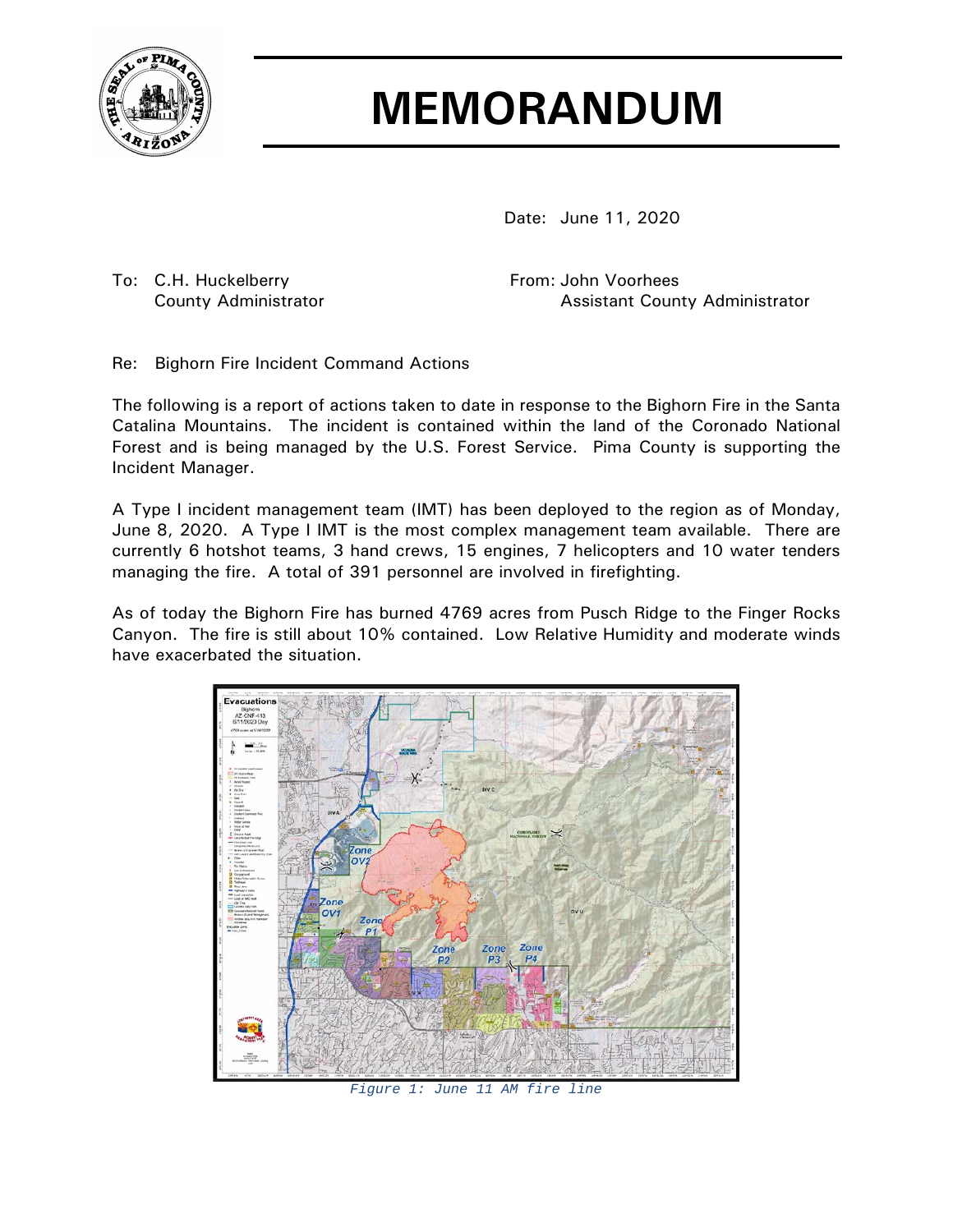The fire is progressing northeast. Southwest movement is less than 30 feet per hour and is not considered active in the foothills area. The potential for southeast movement of the fire is significant as downslope winds pick up in the evenings. As a precaution the IMT is using the "ready-set-go" incident action plan for public evacuation notification [\(https://ein.az.gov/ready-set-go\)](https://ein.az.gov/ready-set-go). Yesterday, the areas labeled "OV1" and "P1" south to Ina road were given a "set" notification. Today, the "set" condition will be extended to P2, P3, and P4. Currently, there is a "go" evacuation order for the northernmost portion of P1 (about 132 structures):



*Figure 2: "Go" condition near Pima Canyon*

This is to allow firefighters to execute a back burn in the southwest corner of the fire line. The IMT does not anticipate the fire to threaten the structures in the area yet. The "Go" condition is out of an abundance of caution.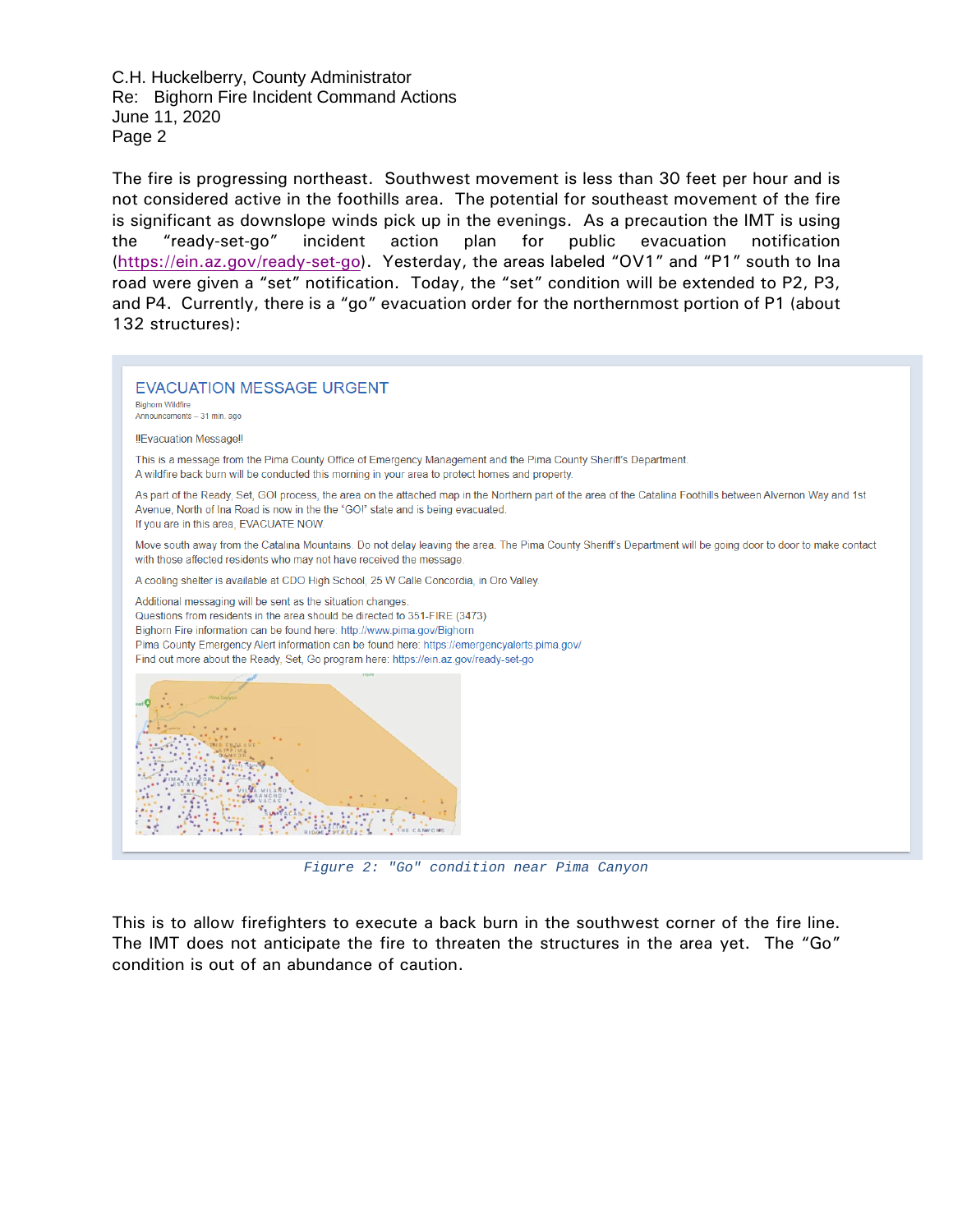The IMT is managing all aspects of the incident and is tied into all applicable local agencies:

- 1. Office of Emergency Management (OEM) the senior liaison for the IMT. OEM has been sending messages on behalf of the IMT and assisting the team with local points of contact. Everbridge and the Town of Oro Valley's Code Red are the two real-time means of communicating with affected residents.
- 2. Regional Flood Control have offered assistance with GIS data, as well as buffelgrass mapping. They are prepared to evaluate burned land for flood mitigation issues as monsoon begins.
- 3. Communications manages the social media messaging for the County. The IMT has its own Public Information Officer, but communications will provide local expertise. Communications rapidly developed a Bighorn Fire website presence for information sharing with the public. <http://www.pima.gov/Bighorn> . The IMT has also developed information sharing portals through INCIWEB [\(https://inciweb.nwcg.gov/incident/6741/\)](https://inciweb.nwcg.gov/incident/6741/) and Facebook [\(http://www.facebook.com/coronadonf\)](http://www.facebook.com/coronadonf). They have urged residents to sign up for Everbridge notifications through [https://emergencyalerts.pima.gov/.](https://emergencyalerts.pima.gov/)
- 4. Pima Animal Care Center is prepared to accept pets from evacuated residents. The IMT has also solicited assistance to secure the Rillito racetrack for large animal shelter for affect residents.
- 5. Sheriff's Department will continue to aid with traffic management and door to door evacuation notice for Pima County residents. Traffic from onlookers and drone operators had been a hindrance to operations earlier in the week. It appears those issues have been resolved.
- 6. Oro Valley Police Department similarly is assisting traffic management and evacuation efforts for affected Oro Valley residents.
- 7. Golder Ranch and Northwest Fire Districts have contributed assets and personnel to the firefighting effort.
- 8. Red Cross of Southern Arizona has established cooling and shelter operations at Canyon Del Oro High School
- 9. El Conquistador Resort is the IMT headquarters.
- 10.Health Department is monitoring the situation and providing assistance with Senior Living Facilities in the area. The IMT has a health liaison team keeping track of all issues related to the firefighting effort including COVID-19 related illnesses and PPE needs.
- 11.Grants Management and Innovation The IMT will pursue funding under the Fire Management Assistance Grant (FMAG) program. GMI will be brought in to collect costs for the fire and seek federal assistance to offset costs. Incident costs to date exceed three million dollars. About 70% of that is for aerial support.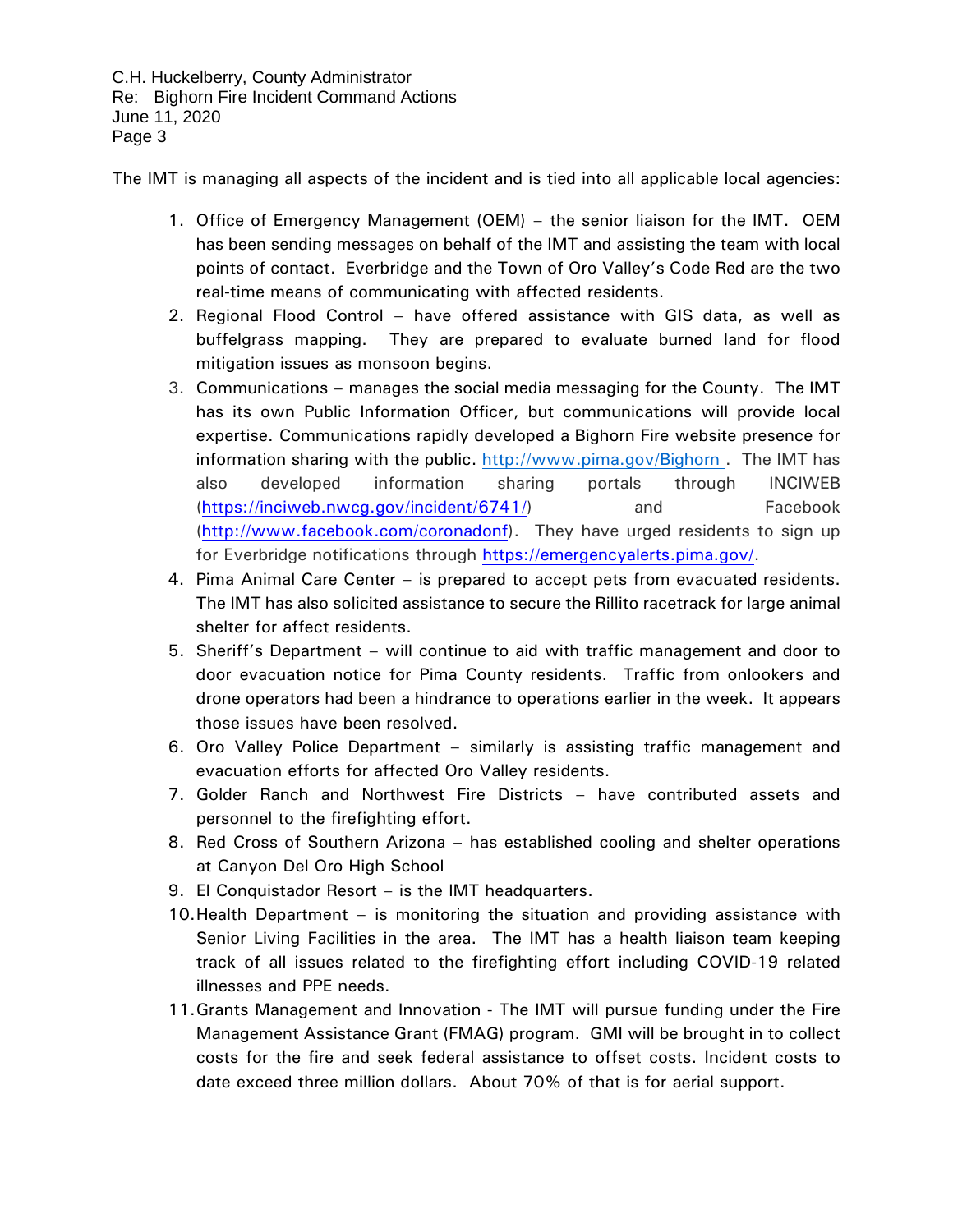> 12.Local Air Traffic Control – have established numerous temporary flight restrictions (TFR) to facilitate aerial firefighting operations and refueling/retanking operations:



*Figure 3: TFRs for aerial operations*